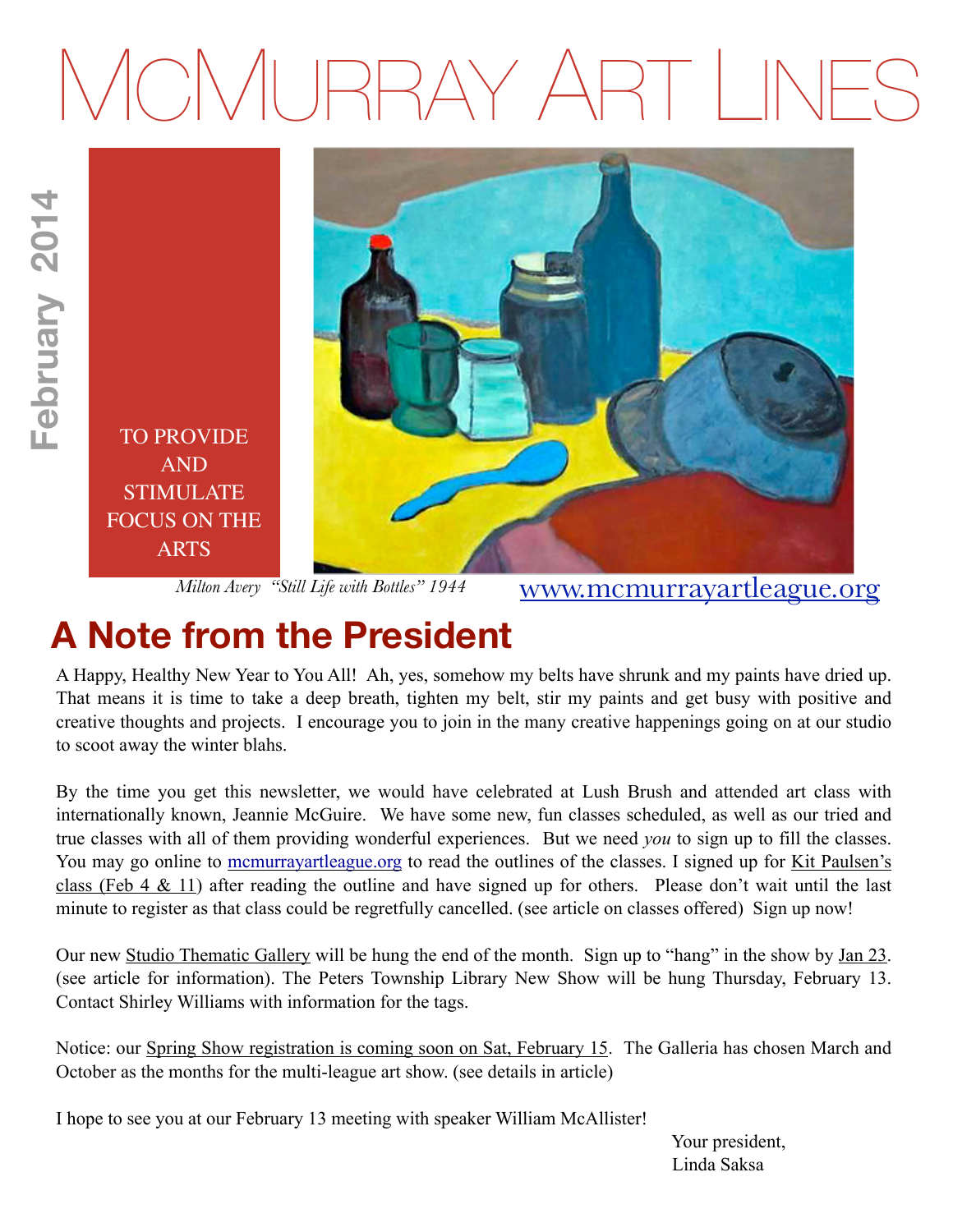# **News and Notes from the League**

# **PARKING for MAL Members and Visitors**

Just a reminder to all those who visit our studio—we must park in the area at the corner or behind the shops or bank. This is not a new policy, but one that we weren't following as closely as we should have been. With more activity at McDowell Shops, including MAL, parking regulations are necessary. There is a map on the front door marked with which parking spaces are allowed. Please park in those locations so that the stores, restaurants and doctors have spaces for their patients/customers. It is because they are there doing business that we are provided our space giving us the opportunity to promote the arts in our community. Thank you for your courtesy.

# **Membership**

Membership is climbing once again an we welcome our newest members Candace Radel and Starr Hull. Please see the back page of the newsletter to find and print out their information to add to your membership book.

#### **Reminder :**

Anyone interested in registering for the upcoming Spring Show must be in good standing with membership dues to participate in show. Any questions can call Carol @ 724-941-4855.

#### **MAL Nominations for June 2014-May 2015**

The nomination process has begun with many of the present officers and board continuing on for the June 2014-May 2015 year, however, the board is searching for co-vice presidents that term. These two officers would work together with Linda Saksa, our current president, to begin preparing them to take over the office of co-president for the following year. As a shared position, this really is a very manageable office. *All positions* on the board, along with the president/copresidents, *enjoy* working together to keep the League running smoothly. We really need people willing to step up and help our league to continue its role as a quality arts organization.

Darla Duffy

### **Newsletter Articles**

If you are interested in posting or placing an article in the upcoming newsletters, please have your article in to Renee Keil at rakeil@comcast.net the Friday following the monthly board meeting. The due dates will be as follows: February 21, March 28 and April 25. Please also copy the article to Linda Saksa at saxa3@msn.com

# **Lush Brush**

The League held it's first *Lush Brush* of 2014. The evening was filled to capacity. The music and refreshments, provided a creative atmosphere for our talented artists who produced wonderful greeting cards. We were like a little a card factory! Many thanks to all! You brought your "A" game in supporting this event. These cards will be for sale at the spring show and at the MAL studio.

Carol and Renee

# **CAFEs**

Thanks to all the members that shared their unique and interesting talents and to all the participants in the 2013 CAFEs. I am in the planning stages for 2014 and hope to offer some new explorations for creativity. If you would like to share something interesting by demonstration or workshop, just give me a call. These sessions are short, loads of fun and reasonably priced.

#### Carol Kilkeary

## **Pittsburgh Watercolor Society New Member Screening**

New member screening for the Pittsburgh Watercolor Society is scheduled for Sunday, March 23, 2014. Go to Pittsburghwatercolorsociety.org for details and to register. You must register in advance in order to be included in the screening. You will need to bring three pieces of art, preferably thematically related, to the screening.

Michalina Pendzich mpendzich54@yahoo.com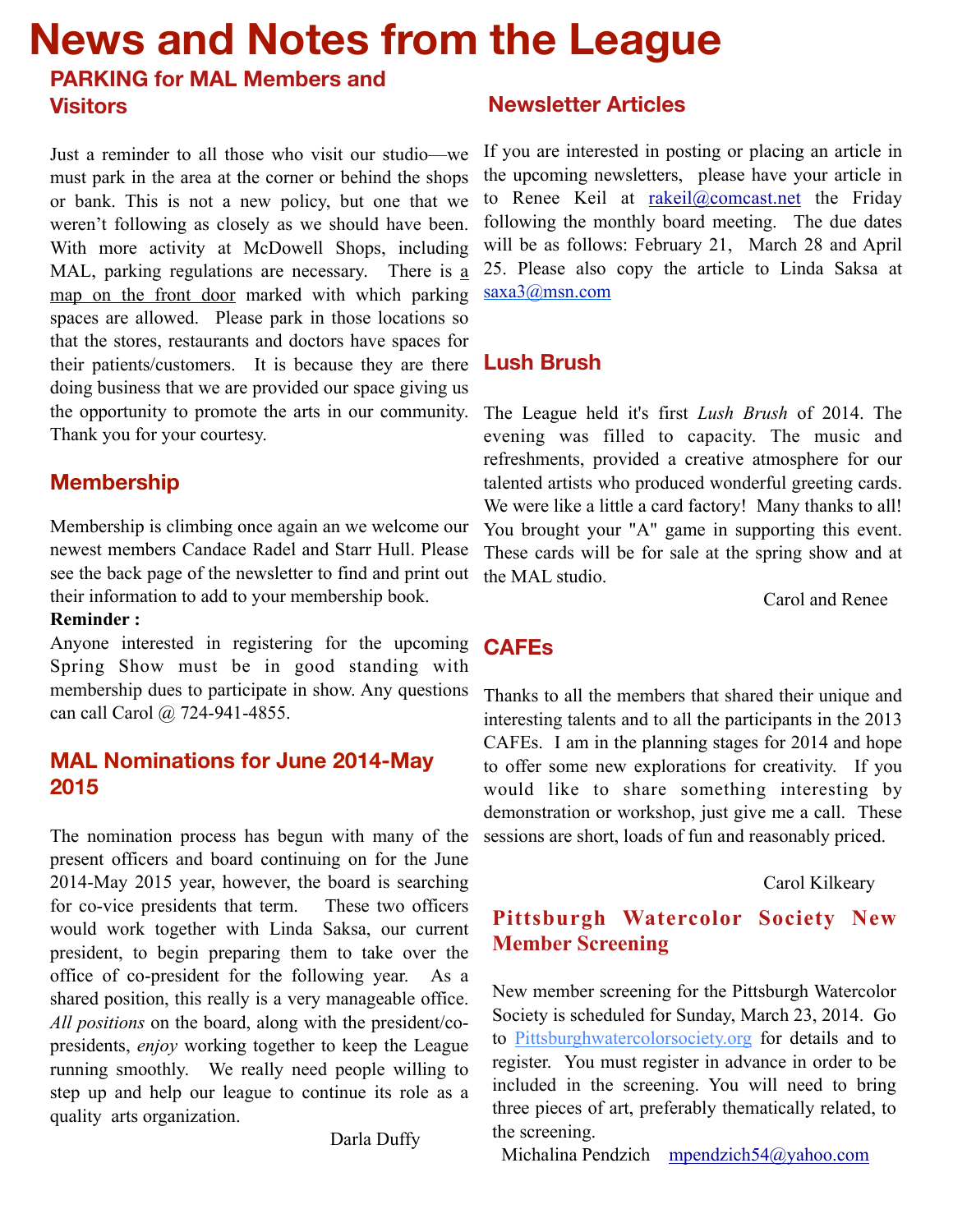# **2014 MAL Classes**

Our MAL upcoming classes will get your creative juices flowing. The holidays are over and winter blahs are upon us. Sign up for some familiar and new classes to get you inspired. We need students for our classes. It would be a shame to have to cancel the wonderful classes scheduled due to a lack of participation. The quality of our instructors are a bargain and these classes are guaranteed to shake off the winter blues. They are cheaper than a trip or cruise and will keep you busy and amused. The studio is bright and warm, provides good company and doesn't require a passport. You can make your own journals for sketching, practice and learn skills to improve your sketching, try new techniques and much more. I encourage you to take our classes. We appreciate all the support from our members.

| Dates                  | <b>ARTIST</b><br><b>MEDIA</b>                                                            | <b>HOURS</b>                 | <b>MEMBER</b> | NON-MEM.         |
|------------------------|------------------------------------------------------------------------------------------|------------------------------|---------------|------------------|
| Jan 21, 22             | Jeannie McGuire: Watercolor Figures                                                      | $10$ to $4$                  | \$45          | \$50 per day     |
|                        | Mary Kay Richardson Miniature Paintings                                                  | Cancelled: to be rescheduled |               |                  |
| Feb 4, 11              | <b>Kit Paulson: Watercolor</b>                                                           | $10$ to $4$                  | \$30          | \$35 per day     |
| Feb 5                  | <b>Pat Buckley: Journal Making for Sketching</b><br>add \$5.00 for materials             | $10$ to $1$                  | \$25          | \$30 per day     |
| Feb 20                 | Leslie Fehling Intro to Sketchbook Journaling<br>More information will be on our website | $10$ to $4$                  | \$30          | \$35 per day     |
| Feb 26, 27             | <b>Brian McDermott:Pastel Figure Drawing</b>                                             | $10 \text{ to } 4$           | \$30          | \$35 per day     |
| Mar 4, 11, 18, 25      | <b>Tom McNickle:</b> Watercolor Painting                                                 | $10$ to 4                    | \$35          | \$40 per day     |
|                        | Mar 10, April 14, May 12<br><b>Elaine Wertheim: Art Talks</b>                            | 10 to 11:30                  |               | \$10 per session |
| Mar 20, 27             | <b>Robert Daley: Oil Portraits</b>                                                       | $10$ to 4                    | \$40          | \$45 per day     |
| April 2, 9, 16, 23, 30 | <b>Sue Levy:</b> Watercolor Painting                                                     | 10 to 2                      | \$25          | \$30 per day     |
| April 8, 15            | <b>Barry Jeter:</b> Watercolor Painting                                                  | $10$ to $4$                  | \$35          | \$40 per day     |
| May 3, 10              | <b>David Csont</b> Watercolor Figures & More<br>\$8.00 model fee                         | $10$ to $3$                  | \$35          | \$40 per day     |
| May 28                 | Denise Graham: Polymer Clay<br>(Poppies) Material Fee TBA                                | 10 to 4                      | \$35          | \$40 per day     |
| July 9, 16             | Peggie Habets: Watercolor                                                                | $10$ to $4$                  | \$40          | \$45 per day     |

## **Signing up for Classes**

Don't forget, there are two ways that you can sign up for classes: using our website or by contacting Jean Kunz. You can sign up on the website by viewing either "Events" or "Calendar". Using the "Calendar" you can view the entire month at a time. If you have questions, please refer to our past newsletters or call Theresa Bozzo.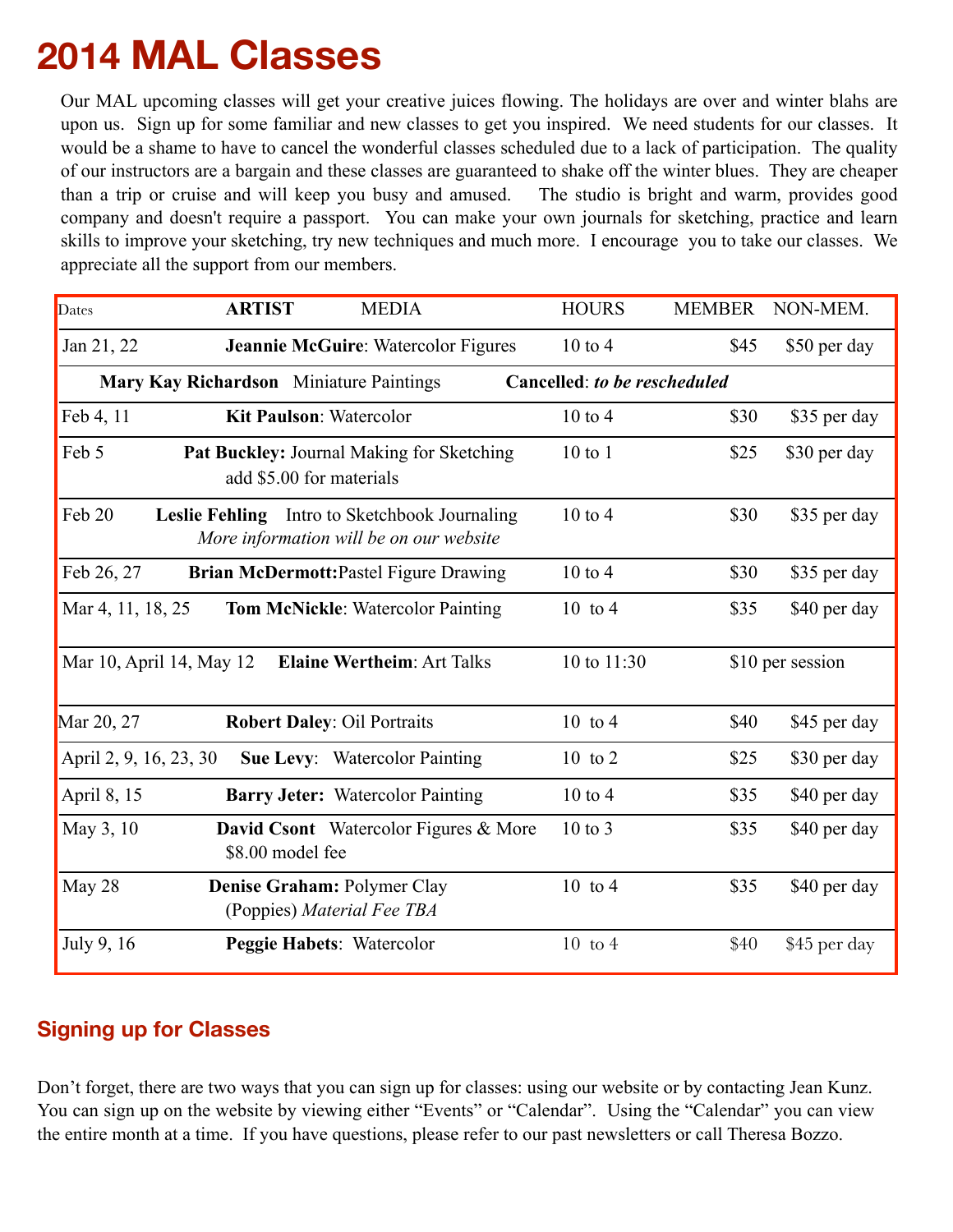# **Thematic Shows**

Take down of the current "Seasons" thematic show will be Thursday, January 30 between 5:00 and 8:00 pm. Drop off for the next show, "Home" will be at the same time. All McMurray Art League members are invited to submit up to 4 pieces of two-dimensional artwork with the theme of "Home." Is it where the heart is, or an architectural rendering? Think about your home-inspired pieces and participate in the show. Contact Sandy Conley at conley1973@verizon.net or Michalina Pendzich mpendzich54@yahoo.com by January 23 if you want to participate.

For those of you who do not take part in the show, be sure to stop by on a Thursday evening from 5-8 p.m. to view the show and to visit with fellow artists who are either there as an exhibiting artist or working at the studio during that time.

*January 30 – March 27, 2014* 

**"Home"** – Is it where the heart is or is it an architectural rendering? Think about your home-inspired pieces and participate in the show. Sign up to participate by January 23 by contacting either Sandy Conley or Michalina Pendzich.

Receiving on January 30,  $5 - 8$  p.m.

#### *March 27 – May 29, 2014*

**"The Human Form**"- Portrait artists and life-drawing class participants, this one's for you.Sign up to participate by March 20 by contacting either Sandy Conley or Michalina Pendzich. Receiving on March 27,  $5 - 8$  p.m.

# **MAL Speakers for 2014**

Our February MAL speaker will be **William McAllister. Mr. McAllister is** a top notch artist who has been working seriously in watercolors since 1982. In 1964, with a BFA from Carnegie Tech, he started to work in the Art Departments of major Motion Picture studios as a set designer (including Desilu, Walt Disney, MGM, Columbia, 20th Century Fox, Paramount, Universal, Warner Brothers, Viacom, Lorimar, and many other independent producers). Named as an art director and production designer in 1975, Mr. McAllister enjoyed thirty-seven years of work in this challenging field. McAllister's work is exhibited internationally and locally. In addition, he has been featured in numerous publications. His website, www.mcallisterpaintings.com is wonderful and worth the visit.

Our next speakers will be **Chuck Percherke** on *March 6.* Come join us!

| <b>Board Meetings – Mondays</b> |  |
|---------------------------------|--|
| February $17 - 2:00$ pm         |  |
| March $24 - 2:00$ pm            |  |
| April $21 - 2:00$ pm            |  |
|                                 |  |

| <b>General Meetings – Thursdays</b> |
|-------------------------------------|
| February $13 - 2:00$ pm             |
| March $6 - 2:00$ pm--1st Thurs      |
| April 10 - 7:00 pm                  |
|                                     |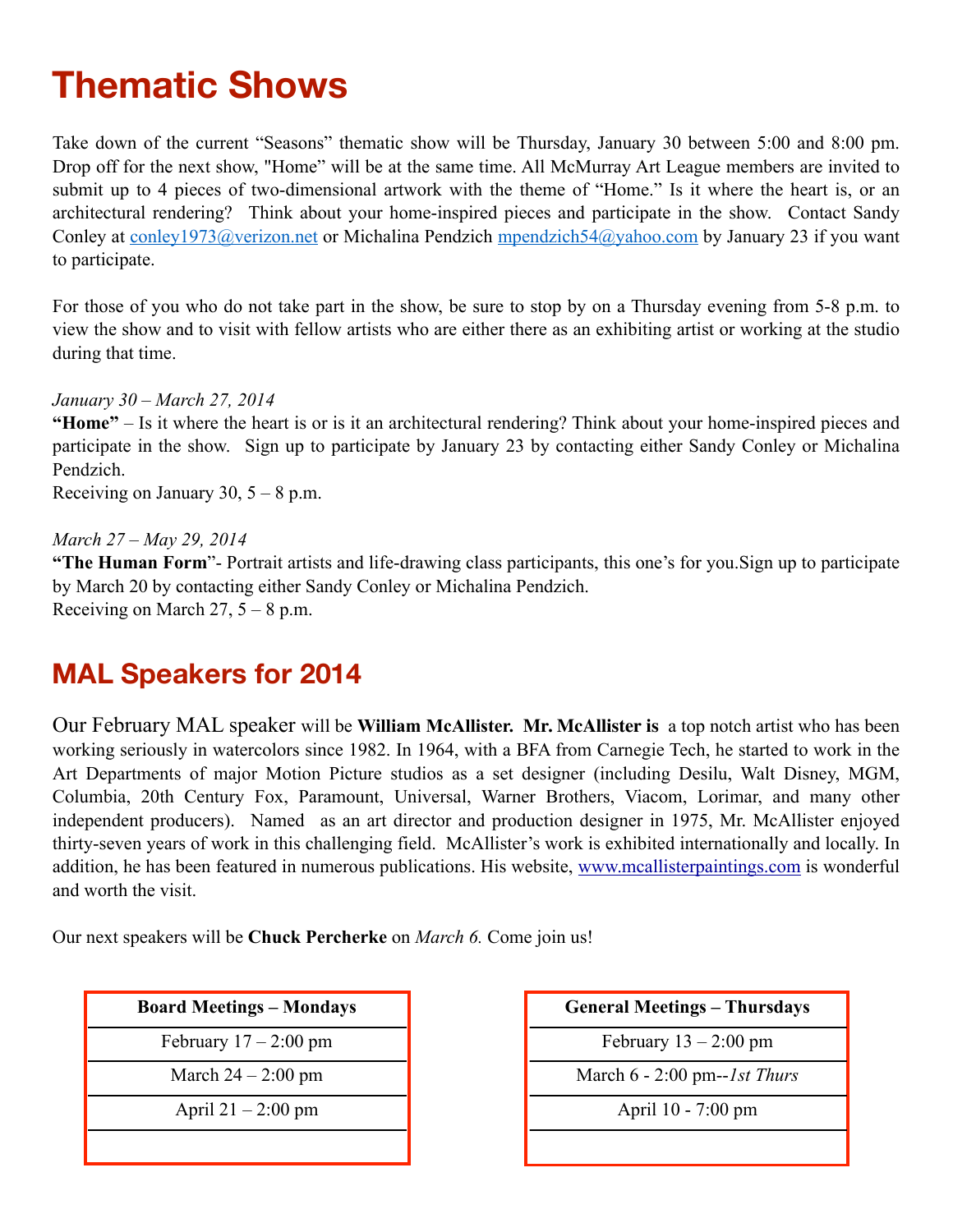# **The Galleria Juried Spring Show is Just Around the Corner!**

Your spring show chairs, Jan Pini and Anne Trimble, have been hard at work preparing for the juried spring show. This year's show will be at the Galleria again and be held in conjunction with the other local art leagues like the fall show was. In addition, the Galleria is sponsoring two contests: one for the poster to be used for the 2014 fall show (theme is once again "The Galleria") and one for the 2014 Giant Oaks Garden Club show to be held at the Galleria in June (theme is "Planting a Rainbow"). Details on these contests and the prospectus for the spring show will be posted on the MAL website soon so start painting! Important show dates are given below. Remember that the latest revision of the Standards permits work done in a class setting. Per the Standards: "Artwork created during a workshop or class if solely executed by the artist and from the artist's own or copyright-free references is accepted. Similar class subject matter, duplicate artwork to other students or works enhanced by the instructor is not accepted." Your show chairs are looking forward to seeing all your wonderful artwork!

| <b>Registration Postmark Cut-off</b>         | Saturday, February 15                    |  |
|----------------------------------------------|------------------------------------------|--|
| Screening Drop-Off                           | Saturday, February 22, 10:00-11:30<br>AM |  |
| Pick up work from Screening                  | Sunday, February 23, 1:00-2:00 PM        |  |
| Re-screening of corrections (MAL)<br>Studio) | Tuesday, February 25, 1:00-2:00 PM       |  |
| Deadline for contest submission              | Friday, March 7                          |  |
| Drop off work/Show Setup (Galleria)          | Thursday, March 13, 9:00-10:00 PM        |  |
| Reception                                    | Friday, March 14, 6:30-8:00              |  |
| People's Choice Voting Cut-off               | Thursday, March 20, 6:00 PM              |  |
| Show Takedown                                | Sunday, March 23, 5:00-6:00 PM           |  |

#### **MAL Directory Updates**

To Update Your Directory. simply print out the names and member information listed below, then cut out and paste onto a blank page in your directory booklet.

| Radel, Candace<br>1430 Henderson Ave.<br>Washington PA 15301 | 412-327-7325                 | cdunn173@gmail.com<br>AC, CP, I, MM, OI, WC     |
|--------------------------------------------------------------|------------------------------|-------------------------------------------------|
| Hull, Starr<br>212 Cypress Knoll Dr.<br>Sewickley PA 15143   | 412-259-8347<br>217-871-9206 | starrhull@hotmail.com<br>AC, JE, MM, OI. PH, WC |